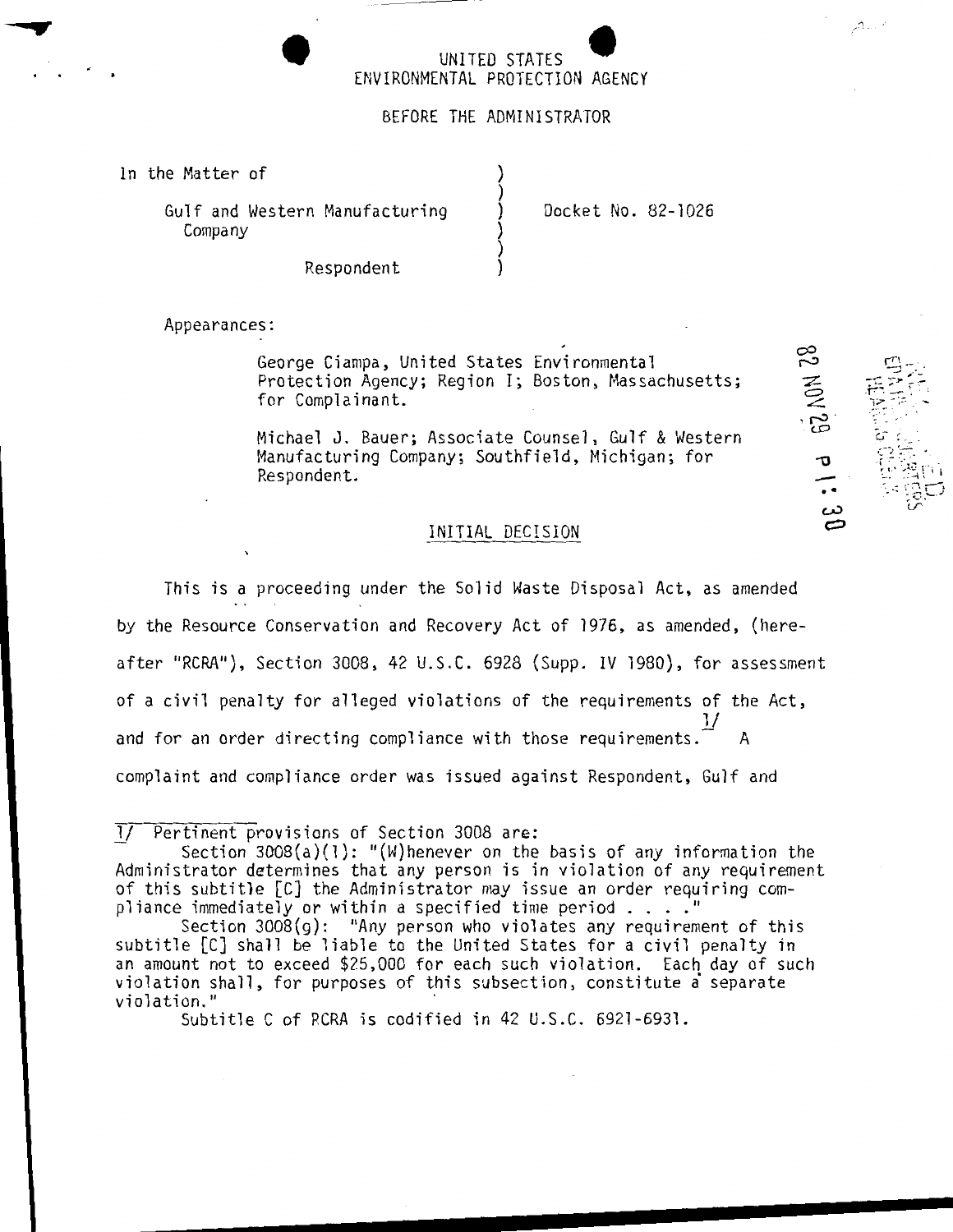Western, by the United States Environmental Protection Agency ("EPA") on December 2, 1981, which complaint was subsequently amended by order of the Administrative Law Judge dated March 29, 1982. The amended complaint alleged that Respondent at its facility at 699 Middle Street, Middletown, Connecticut, stores hazardous waste and had violated the interim status standards for hazardous waste treatment, storage and disposal facilities. The specific violations charged were of 40 CFR 265.14, requiring that the part of the facility where the hazardous waste is stored be secured to prevent the unknowing entry and to minimize the possibility of unauthorized entry thereon, and 40 CFR 265.31, requiring that facilities be maintained and operated to minimize the possibility of any unplanned release of the waste into the environment. A penalty of \$3,150 was proposed for violation of the security requirements, and of \$1,50Q\_for violating the requirements for operating and maintaining the waste, making a total penalty of \$4,650, in all. The compliance order directed Gulf and Western to correct the alleged violations.

Respondent answered and denied committing the alleged violations. A hearing was then held in Hartford, Connecticut, on June 15, 1982. Following the hearing, each party submitted proposed findings of fact and conclusions of law, and a supporting brief. On consideration of the entire record, and the submissions of the parties, a penalty of \$2,000 is assessed, and an order directing compliance is issued. All proposed findings inconsistent with this decision are rejected.

## Findings of Fact

1. Respondent, Gulf & Western Manufacturing Company is a corporation which owns and operates a facility at 699 Middle Street, Middletown, Connecticut (the "facility"), for the production of general hardware

- 2 -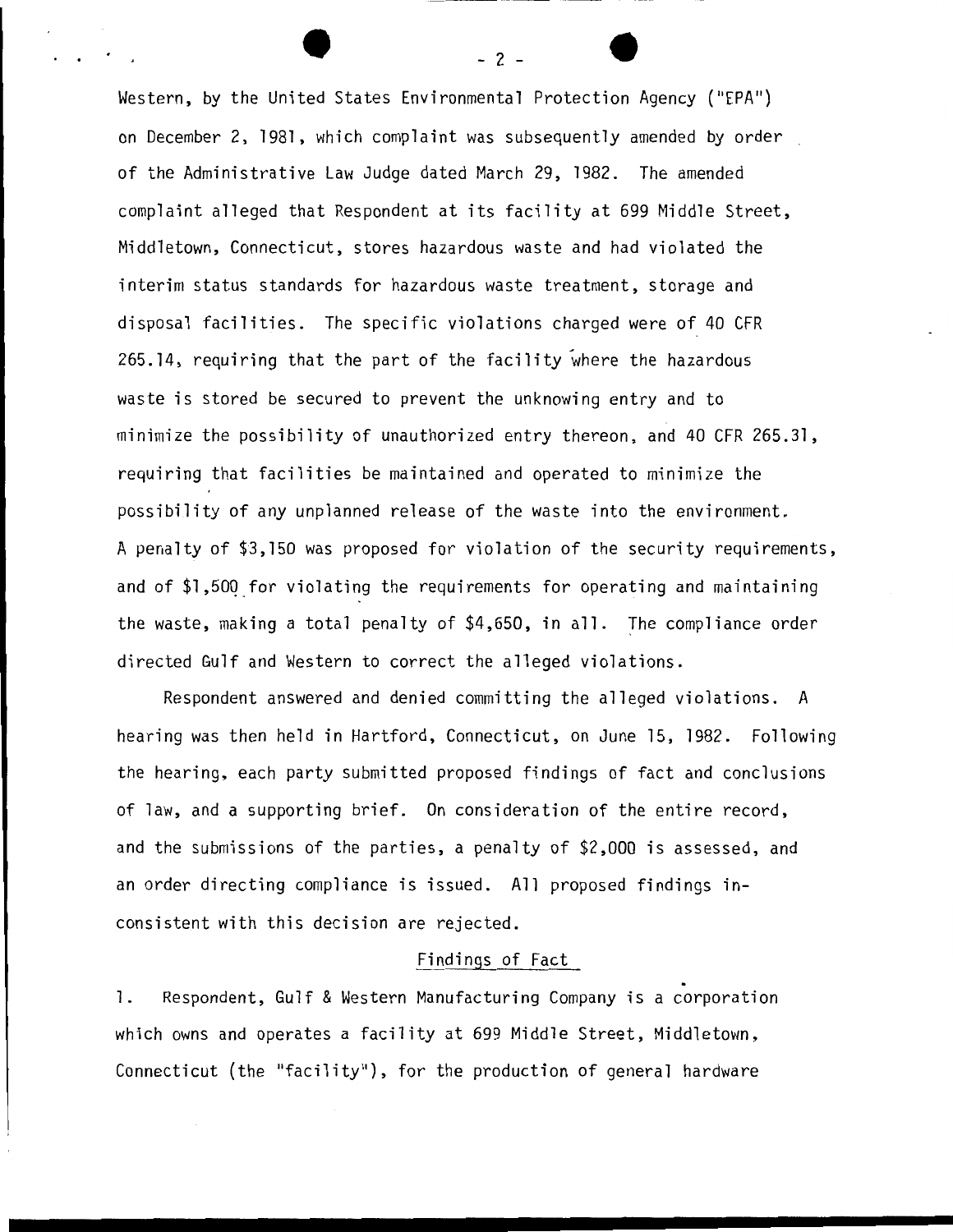2/ and boat hardware (Tr. 53).

e

2. The facility was in existence on November 19, 1980 (admitted in Respondent's answer).

3. At the facility, Respondent stores hazardous wastes generated from its manufacturing operations (admitted in Respondent's answer; see also, Tr. 53-54).

4. Respondent timely filed with the Administrator of the EPA, the preliminary notification of its hazardous waste activity as required by RCRA, Section 3010, 42 U.S.C. 6930. Respondent subsequently submitted to the EPA Part A of an application dated October 30, 1980, for a hazardous waste permit, and complied with the requirements for interim status under RCRA Section 3005, 42 U.S.C. 6925. Respondent thus became subject to the interim status standards, 40 CFR Part 265. See Respondent's answer; Complainant's  $Ex.$  1 and 2.

5. In its fiscal year next prior to July 2, 1981, the date on which the alleged violations occurred, Respondent's operating income was in excess of \$100 million, and the operating income of its North & Judd division, of which the facility was a part, was over \$1.6 million (Tr. 4-5; see also Respondent's answer).

6. On July 2, 1981, an EPA employee inspected the facility (Tr. 7). 7. On July 2, 1981, Respondent was storing sludge generated from an operation in which it removes burrs and polishes small metal parts. This sludge was stored in a waste pile of five acre-feet containing approximately two-thousand (2,000) tons of material. The waste contained cadmium in a concentration of 2.12 to 8.8 mg/1 (milligrams per litre).

 $2/$  Tr. refers to the transcript of testimony.

 $-3 -$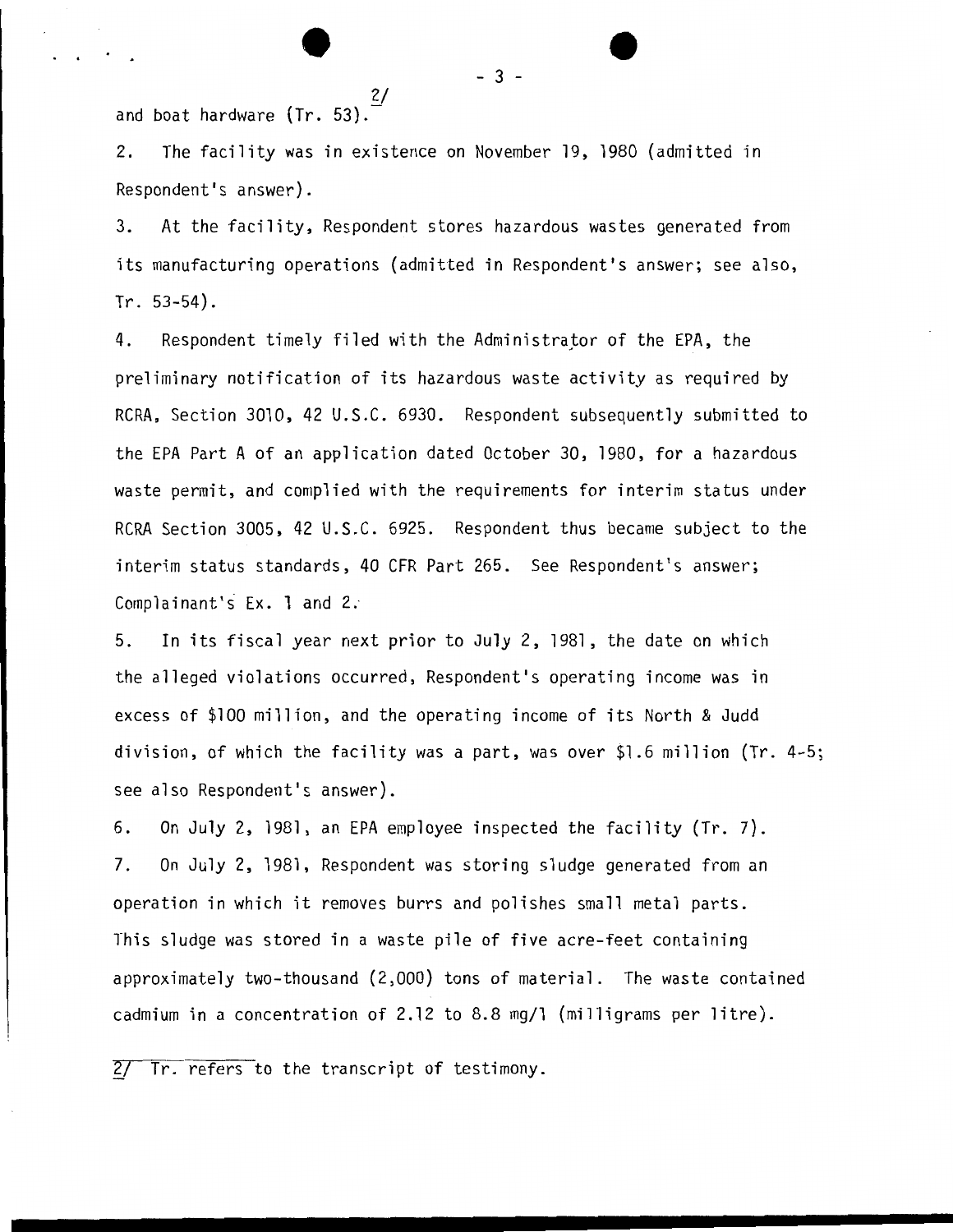See Respondent's answer; Tr. 61; Respondent's Ex.8, pg. 3.

8. Near the waste pile were two open tanks, or lagoons, constructed with cement blocks. Each tank was approximately 25 feet square and 6 feet deep. In these tanks, Respondent was storing hazardous waste consisting of partially treated electroplating waste. This hazardous waste was in the form of sludge lying on the bottom of the tanks (admitted in Respondent's answer; see also Tr. 8-9, 17).

- 4 -

9. The area containing the waste pile and storage tanks ("active portion") was situated behind the building on the facility. Facing from the front to the rear of the building, the active portion was off the left side of the building and about 150 yards from a security guard's station located on the left side of the building. The top of the storage tanks and the front of the waste pile, but not the rear of the waste pile, were visible from the guard's window (Tr. 16, 64·, 77; Respondent's Ex. 7).

10. Behind the waste pile was an open marshy area through which high tension wires ran. The nearest buildings to the facility, possibly a residential area, were located about a half-mile away from the front, or Middle Street side, of the building (Tr. 27, 67-68).

11. Portions of the waste pile were observed by the EPA inspector to have eroded into an adjacent parking lot. The waste had also eroded into a grassy area near the waste pile and the marshy area in the rear of the waste pile. (Tr. 20-21, 70).

12. The EPA inspector also saw empty beverage containers along the side of the waste pile, and footprints and tire tracks in the eroded·waste (Tr. 21, 27. 46-47).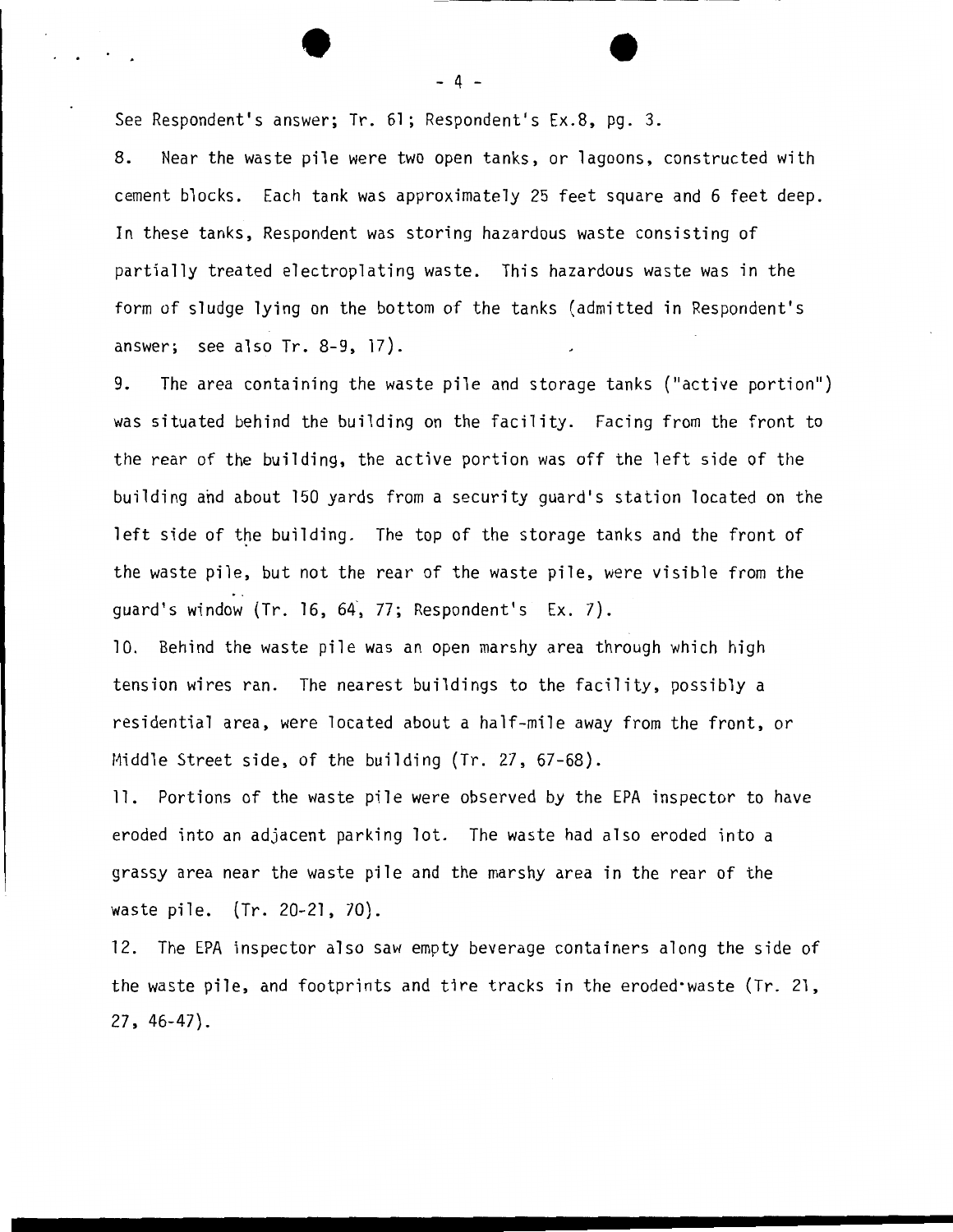# Discussions and Conclusions

Respondent is charged with the failure to comply with the requirements of the interim status standards in the management of certain hazardous wastes stored at its facility. These wastes consisted of a waste pile containing cadmium and two tanks containing partially treated electroplating wastes.<sup>3/</sup> Specifically, Respondent is charged with violating 40 CFR 265.14, and 40 CFR 265.31, of the interim standards. The first standard, 40 CFR 265.14, provides in pertinent part as follows:

Section 265.14 Security.

(a) The owner or operator must prevent the unknowing entry, and minimize the possibility for the unauthorized entry, of persons or livestock onto the active portion of his facility, unless: (l) Physical contact with the waste, structures, or equipment with the active portion of the facility will not injure unknowing or unauthorized persons or livestock which may enter the active portion of a facility; and

(2) Disturbance of the waste or equipment, by the unknowing or unauthorized entry of persons or livestock onto the active portion of a facility, will not cause a violation of the requirements of this part. (b) Unless exempt under paragraphs (a)(2) of this section, a facility must have:

(1) A 24-hour surveillance system (e.g., television personnel) which continuously monitors and controls entry onto the active portion of the facility or (2)(i) An artificial or natural barrier (e.g., a

<sup>3/</sup> Wastes containing concentrations of cadmium in excess of 1 .0 mg/1 are listed as having the characteristics of "EP Toxicity", 40 CFR 261.24. EP Toxicity identifies those toxic wastes which are likely to leach and contaminate the groundwater, see 45 Fed. Reg. 33110 (May 19, 1980). The contents of the tanks are not identified other than as partially treated electroplating waste, but Respondent concedes that the tanks contained hazardous waste (answer, Par. 9).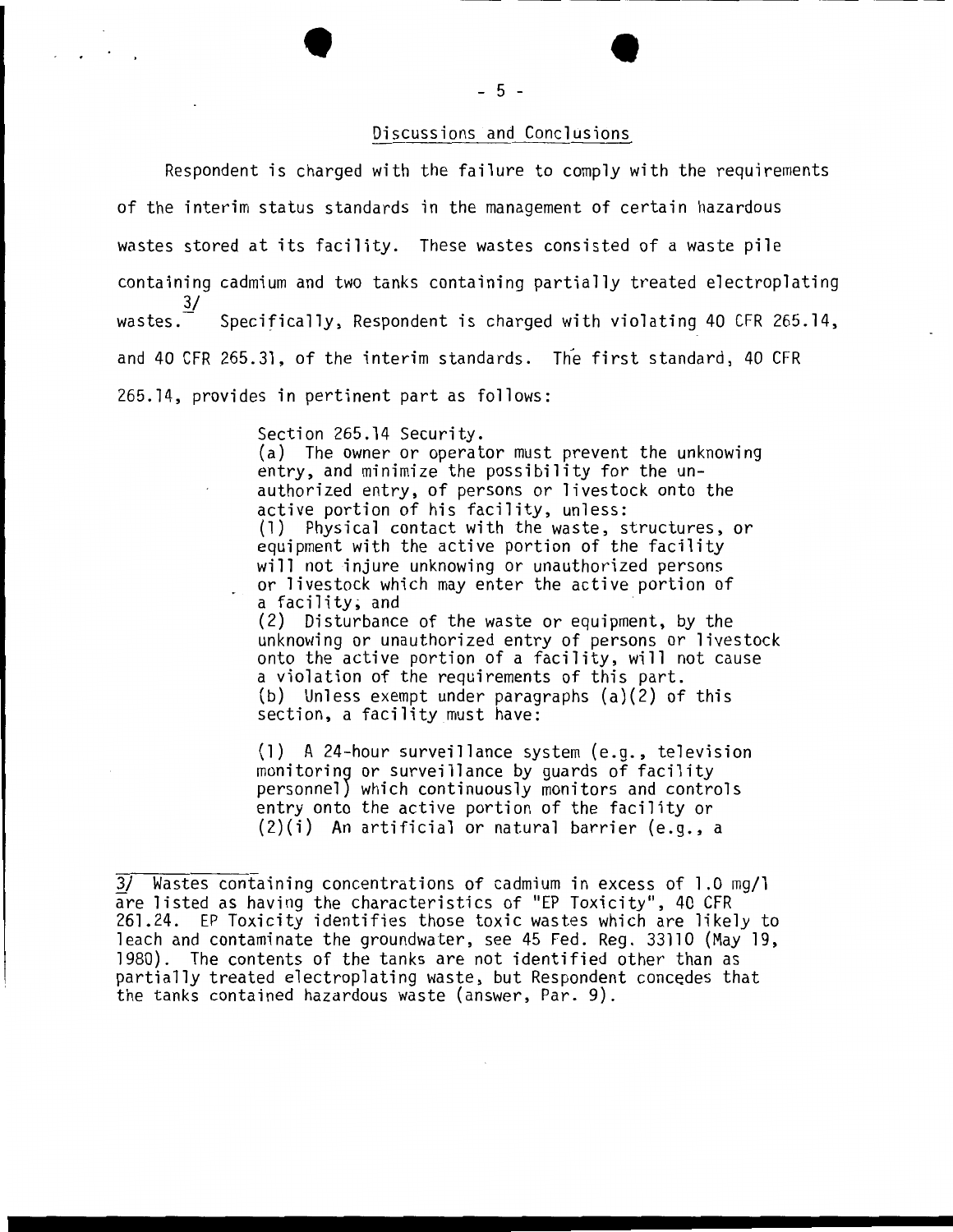fence in good repair or a fence combined with a cliff), which completely surrounds the active portion of the facility; and (ii) A means to control entry, at **all** times, through the gates or other entrances to the active portion of the facility (e.g., an attendant, television monitors, locked entrance, or controlled roadway access to the facility.)

Comment: The requirements of paragraph (b) of this section are satisfied if the facility or plant within which the active portion is located itself has a surveillance system, or a barrier and a means to control entry, which complies with the requirements of paragraph  $(b)(1)$  or  $(b)(2)$  of this section  $1 * * * 4/$ 

The second standard, 40 CFR 265.31, provides as follows:

 $\mathcal{L}^{\text{max}}$  ,  $\mathcal{L}^{\text{max}}$ 

Section 265.31 Maintenance and operation of facility.

Facilities must be maintained and operated to minimize the possibility of a fire, explosion, or any unplanned sudden or non-sudden release of hazardous waste or hazardous waste constituents to air, soil or surface water which could threaten human health or the environment.  $\mathbf{r}$  . The state  $\mathbf{r}$ 

#### The Alleged Security Violation

The RCRA regulations require that the "active portion" of the facility, i.e., the part where the hazardous waste is stored, must be protected against unknowing or unauthorized entry by persons or livestock either by 24-hour continuous surveillance system or by a fence or natural  $\frac{5}{ }$ barrier. Respondent contends that the surveillance requirements in this

5/ See 40 CFR 260.10, for definition of "active portion.""

- 6 -

<sup>4/</sup> Omitted is paragraph (c) of the standard. This requires in addition to the measures spelled out in paragraph (b), the posting of signs warning unauthorized persons to keep out of the area in which the hazardous waste is stored. Respondent appears to have complied with this requirement. See Complainant's Ex. 4 at 5.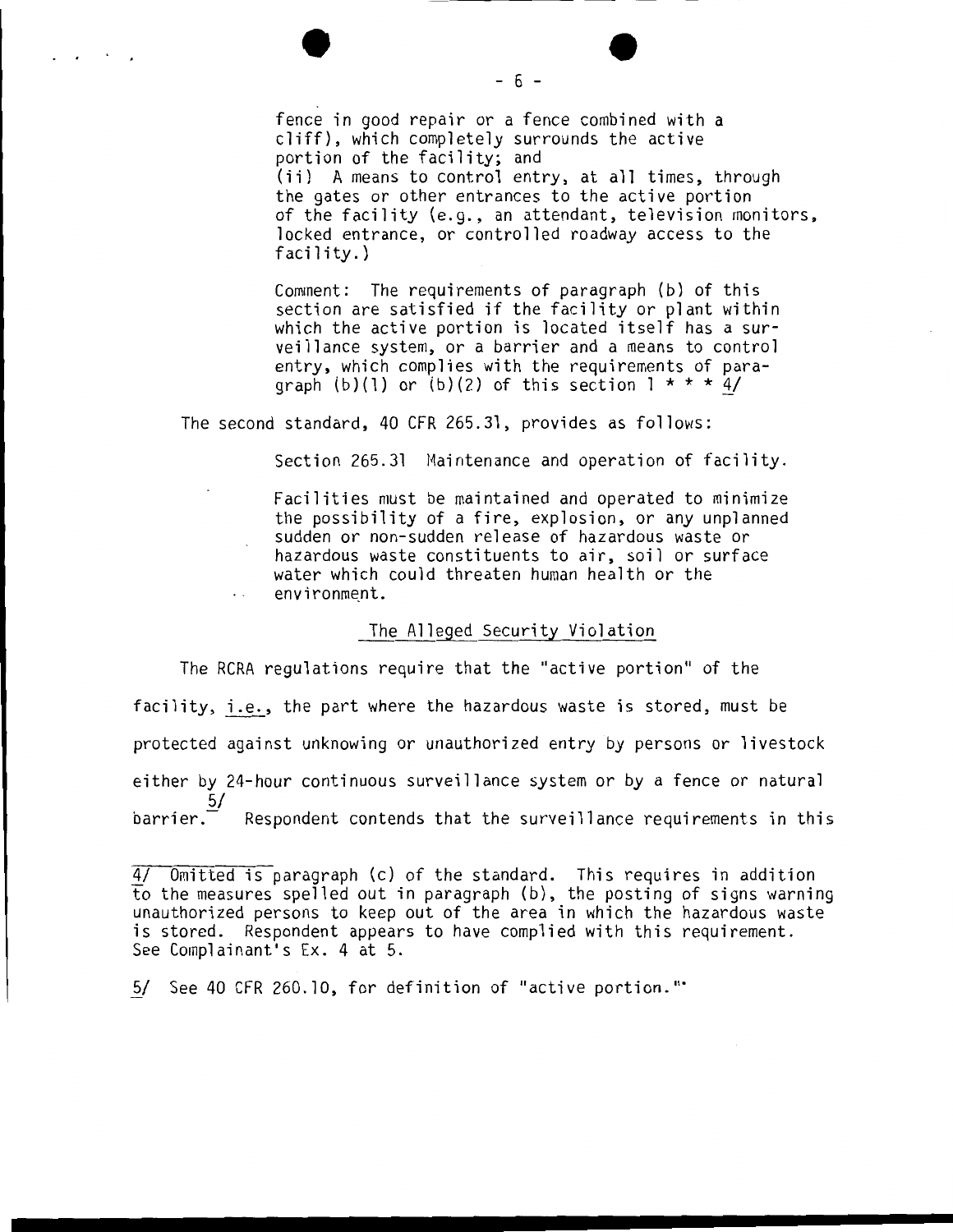instance were satisfied by having the front of the waste pile visible from the guard station in the building 150 yards away. The effectiveness of a guard post that is 150 yards distant from the storage area and allows only a partial view of it, as a means for keeping people away 6/ from the area would seem to be questionable in and of itself. $\vec{I}$  Respondent. however, seeks to justify this surveillance as sufficient on the grounds that the waste pile is situated where persons or livestock would be unlikely to go, and the waste itself was not injurious to'man. This rationale is based on a misunderstanding of the regulations.

Respondent describes the storage area as being in an isolated setting. The EPA inspector during his inspection, however, saw empty beverage containers along the side of the waste pile, and tire tracks and footprints in the eroded waste, all indicating that people had been in the area. Respondent was unable to reconcile this evidence with its claim that the storage area was too remote for people to go there. Since Respondent is seeking to do less than have the continuous surveillance, which the regulation

6/ Surveillance seems to have been done entirely from the guard post Tnside the building. It was not until after the EPA's inspection on July 2, 1981, that an employee routinely visited the area to determine whether people were entering the area. Tr. 44, 68.

7/ The physical features are not such as to preclude the possibility that people will enter into the waste storage area. The rear of the waste pile appears to face on a relatively remote area, but the property itself is located about a half-mile from other buildings. While the building is fenced in, this does not appear to be the case where the waste pile was located (Tr. 12). Aside from the claimed isolation of the location, there is also the possibility of employees entering the open storage area. Respondent contends that the part of the parking lot which is adjacent to the area is inconvenient to use because there is ample parking space closer to the plant. The evidence of the empty bottles, tire tracks and footprints indicate that it might not be as inconvenient as Respondent contends.

- 7 -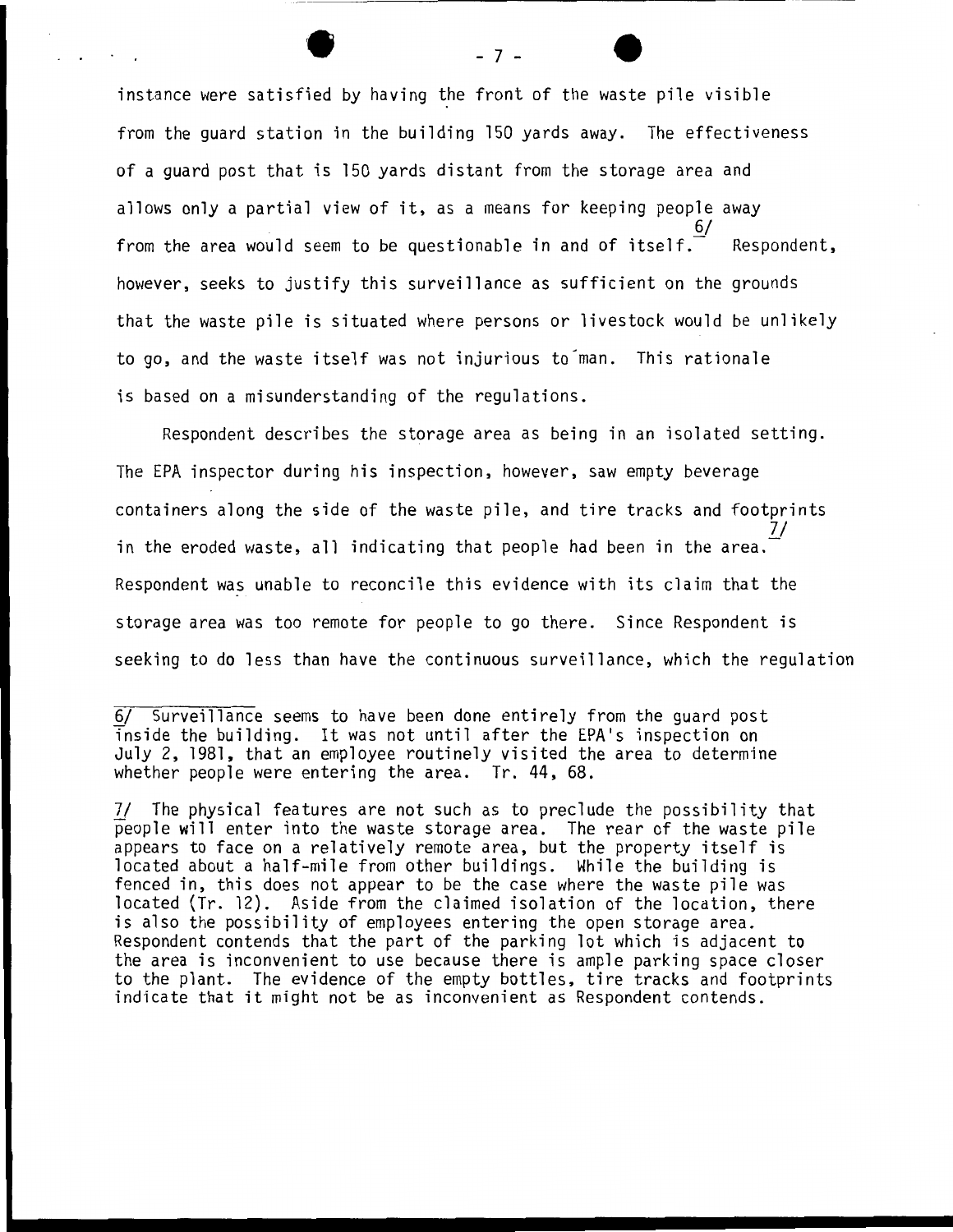specifically requires, the burden of showing that a lesser amount of surveillance would suffice is on Respondent, as the one naturally possessed 8/ of the relevant evidence.  $\tilde{ }$  Respondent has not met this burden, and, therefore, it must be assumed that the danger of people entering the area, is more than a remote possibility. This is enough to require the full security measures prescribed by the regulation, even though the protection may actually benefit only a few persons. This is not to say that the surveillance cannot be done in a way which has some reasonable relationship to the number of people who would have to be watched. In some cases, for example, two guards may be required while in other cases one guard would be enough. But, here, Respondent is claiming the right to have only a very cursory kind of surveillance, which simply increases the risk that the few who may be in danger of exposing themselves to the waste will, in fact, do so. I do not construe the regulations as sanctioning such a result.

Respondent as justification for its minimal security efforts argues that the waste pile was not injurious to persons even though it contained cadmium. In support of its argument, Respondent introduced testimony of Dr. Joseph A. Cimino, Professor and Chairman, Department of Community and Preventative Medicine, New York Medical College. Dr. Cimino testified that neither the waste pile's alkalinity nor its cadmium content would have any harmful effects as a result of coming into contact with human skin. He further said that it was improbable that anyone would ingest a sufficient amount of the sand and solid waste to cause a toxic effect. A child weighing 20 kilograms (about 44 lbs.), for example, would

- 8 -

<sup>8/</sup> See The Commonwealth of Puerto Rico v. Federal Maritime Commission, 468 F. 2d. 872, 881 (D.C. Cir. 1972.)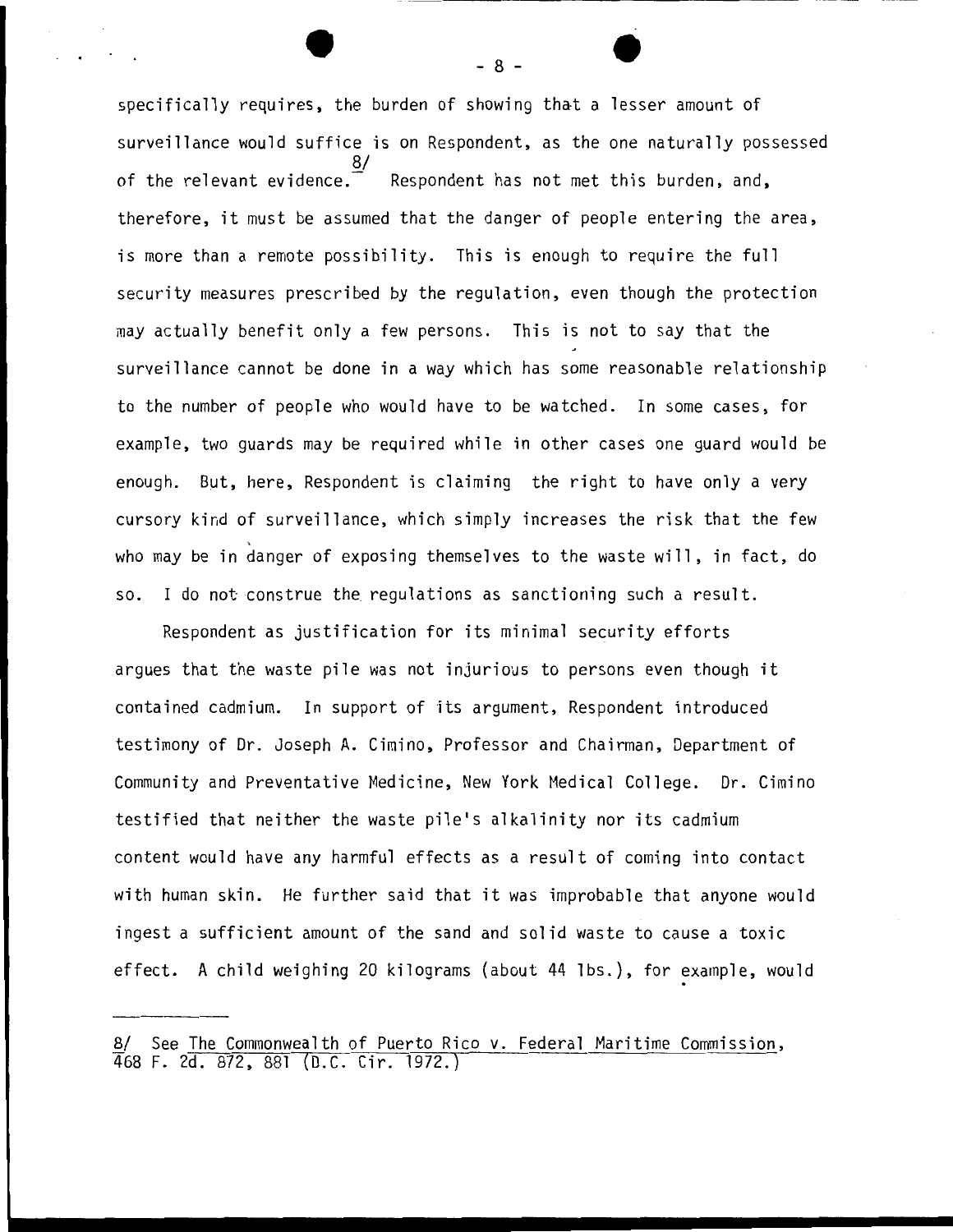have to ingest the equivalent of one to two liters (about one to two quarts) of sand and solid waste before a sufficient amount of a cadmium would be  $\overline{a}$ digested to cause acute symptons.

The EPA dismisses Respondent's argument as irrelevant, saying that the Administrator's determination that cadmium is a hazardous waste cannot be questioned in an enforcement proceeding, and that Respondent's appropriate remedy is to have the Administrator exclude Respondent's waste from the lists of hazardous waste by a petition to amend, as provided in 40 CFR 260.22. The EPA, however, misses the point, for Respondent is not seeking to question the Administrator's listing of cadmium as a hazardous waste, but only the applicability of the specific management requirements which Respondent is charged with violating to the wastes in this proceeding. As the EPA itself has stated, the identification of the waste as a hazard 10/ does not in itself dictate how that waste should be managed.

One thing which the EPA appears to have overlooked is that the security requirements themselves contain an exception for wastes that are not injurious to persons or livestock who enter storage site, and if persons or livestock do enter the storage site, are not likely to be disturbed in a manner that would cause a violation of one of the other management practices. Respondent's evidence as to the waste pile not being hazardous is certainly relevant to determining whether Respondent comes within the exception.

Respondent's evidence, however, falls far short of the necessary showing to excuse it from the security requirements, for the following

9/ Respondent's Ex. 8.

*lQ!* See 45 Fed. Reg. 33090 (May 17, 1980).

- 9 -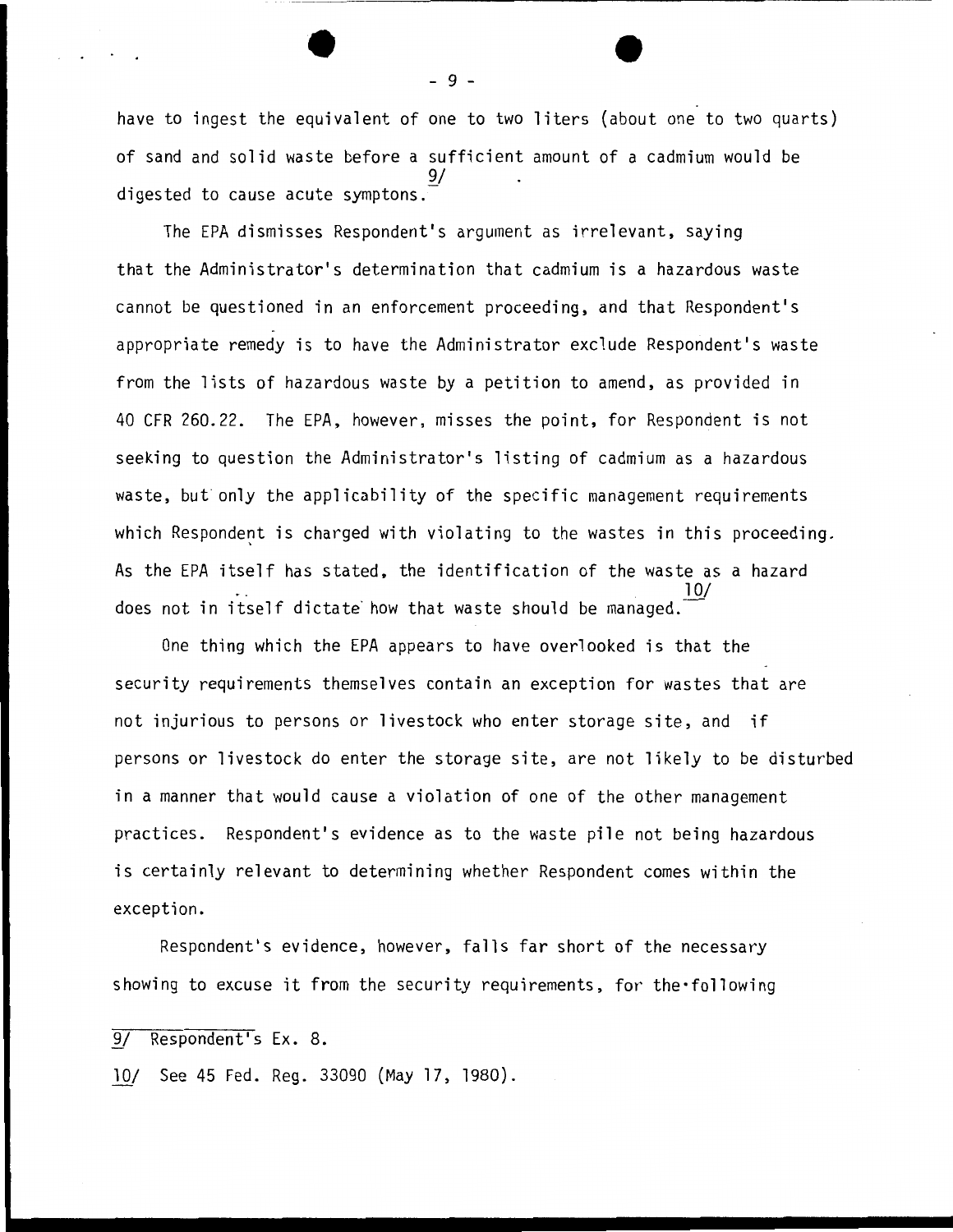reasons:

First, Respondent's evidence is directed solely to the asserted lack of toxicity of the waste pile. Respondent ignores the hazards associated with the waste in the tanks, presumably believing it can do so because the EPA has not identified the specific wastes stored in the tanks. The EPA's burden, however, has been satisfied by Respondent's admission that the tanks are used for the storage and treatment of hazardous waste consisting of partially treated electroplating waste. Respondent as the one relying on an exception to the general regulatory requirement of maintaining adequate security has the burden of showing that the hazardous waste being stored in the tanks came within that exception. See United States v. First City National Bank, 386 U.S. 361, 366 (1967). Respondent not having met this burden, it must be assumed that the waste in the tanks could injure anyone who, for example, accidentally fell into the tanks.

Second, Dr. Cimino's testimony was directed solely to the possibility of exposure causing immediate, observable injury. He was unable to testify to whether there could be other, more subtle adverse effects which could result, for example, if someone accidentally ingested only a minute amount of the contaminated waste.  $\frac{11}{1}$ It may well be that a child, to take. Dr. Cimino's example, is not likely to ingest even small amounts of the waste, but Dr. Cimino's testimony is silent on the point.

Finally, Respondent seems to have ignored altogether the other condition which must be met in order to come within the exception, namely, that disturbance of the waste by unknowing or unauthorized entry will not cause a violation of the requirements of the interim standards.

- 10 -

*lll* See Tr. 95. Cadmium has the potential for concentrating in the human body and also has been observed as capable of causing chromosomal injury (mutagenic) and also of causing birth defects (teratogenic). See Complainant's Ex. 6.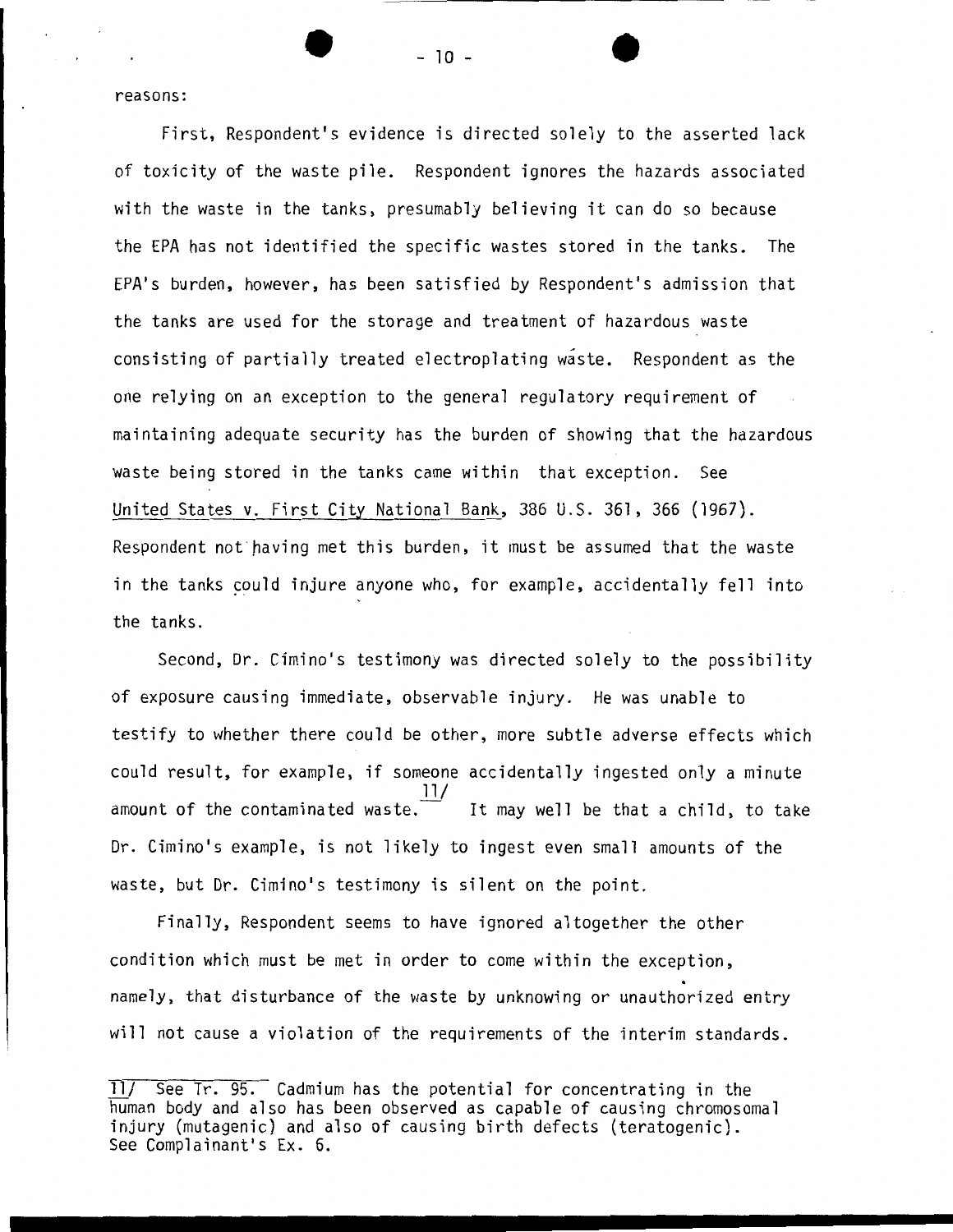It would seem self-evident that if the sludge can be dispersed by rain water, it can also be dispersed by someone who accidentally entered upon the pile. Respondent contends that dispersal of the waste is not a violation, but for the reasons noted below, this argument is without merit.

Consequently, it is found that Respondent has not maintained the security over its waste as required by 40 CFR 265.14, and is not excused from complying with the security requirements by the exception allowed for wastes which are not injurious and which will not be disturbed so as to cause a violation of the interim standards.

# The Alleged Violation of the Maintenance and Operation Requirements

Section 265.31 requires that the waste pile be maintained and operated so as to minimize among other things, the unplanned release of the waste to air, soil or surface water, in this case the hazard created is not only that people may come into contact with the waste, but also that the waste may get into the groundwater. The waste pile admittedly contained cadmium in sufficient concentration to exhibit the characteristic of EP toxicity. This is a characteristic assigned to wastes which are likely to leach hazardous concentrations of a particular toxic constituent, here 12/  $c$ admium, into the groundwater.  $\overline{\phantom{a}}$  Respondent contends that erosion onto the asphalt surface of the parking lot does not constitute a release to air, soil or water, but the argument overlooks that the waste had also eroded onto soil

*11/* See 45 Fed. Reg. 33110 (May 19, 1980).

• - 11 - •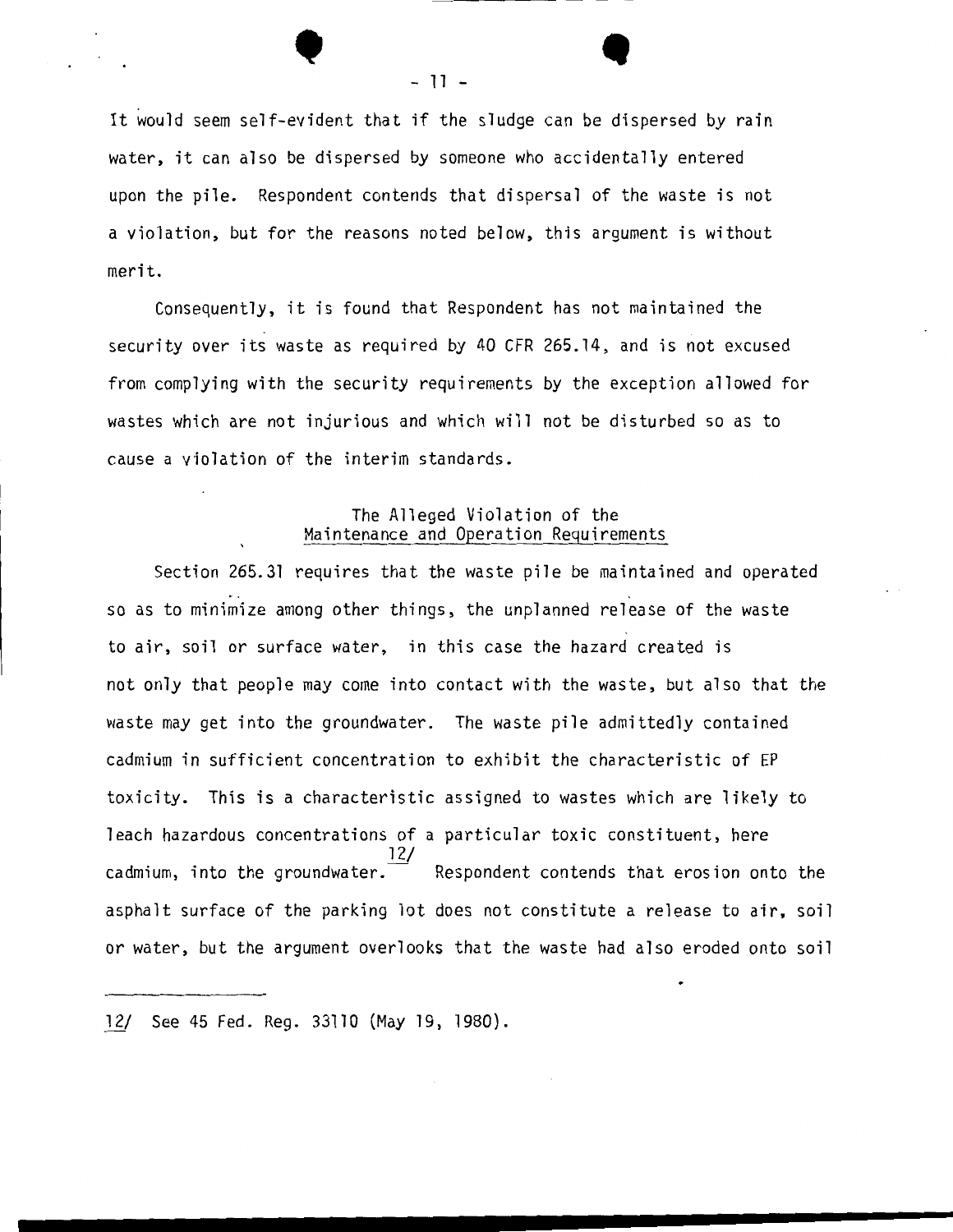$12 - \frac{13}{}$ in the area, including the marshy land behind the pile.  $\frac{13}{\sqrt{2}}$ 

The only justification which Respondent seems to offer to excuse the violation is the asserted noninjurious nature of the waste. But Dr. Ciminos' testimony is silent on the hazards associated with cadmium leaching into groundwater. In any event, the standard itself, unlike the security standard, allows for no exception for noninjurious wastes, and there is merit to the EPA's position that whether concentrations of cadmium in excess of the EP toxicity limit are hazardous is not a proper issue in this enforcement proceeding. In setting the maximum concentration for cadmium and the other contaminants which give waste the characteristic of EP toxicity, the EPA carefully considered the level of concentration 14/ which would give that characteristic. $\Box$  To go into the question of whether at the level of concentration fixed by the EPA cadmium presents any hazard as a groundwater contaminant would, in effect, be reviewing in this enforcement proceeding the Administrator's determination that it is hazardous at that level. This would be inconsistent with the statutory provision precluding judicial review of the standards in an enforcement 15/<br>- proceeding If Respondent believes that variances should be allowed in determining EP toxicity for wastes containing cadmium, its remedy would appear to be to petition the Administrator to modify the EP toxicity

<sup>13/</sup> The testimony of Mr. Marchitto that he saw no indications of the waste eroding in the back of the pile (Tr. 70) is unpersuasive. In first place, the EPA's inspector testified that he did see the erosion of waste into the grassy area near the pile and into the wetter area behind the pile (Tr. 20-21). Secondly, the erosion itself, apparently being caused by rainwater running off the pile, would seem to be the kind that could occur in any direction; although it would probably be most noticeable on the asphalt parking lot.

<sup>14 /</sup> See 45 Fed. Reg. 33110 (May 19, 1980).

<sup>15/</sup> RCRA, Section 7006(a)(l), 42 U.S.C. 6976(a)(l).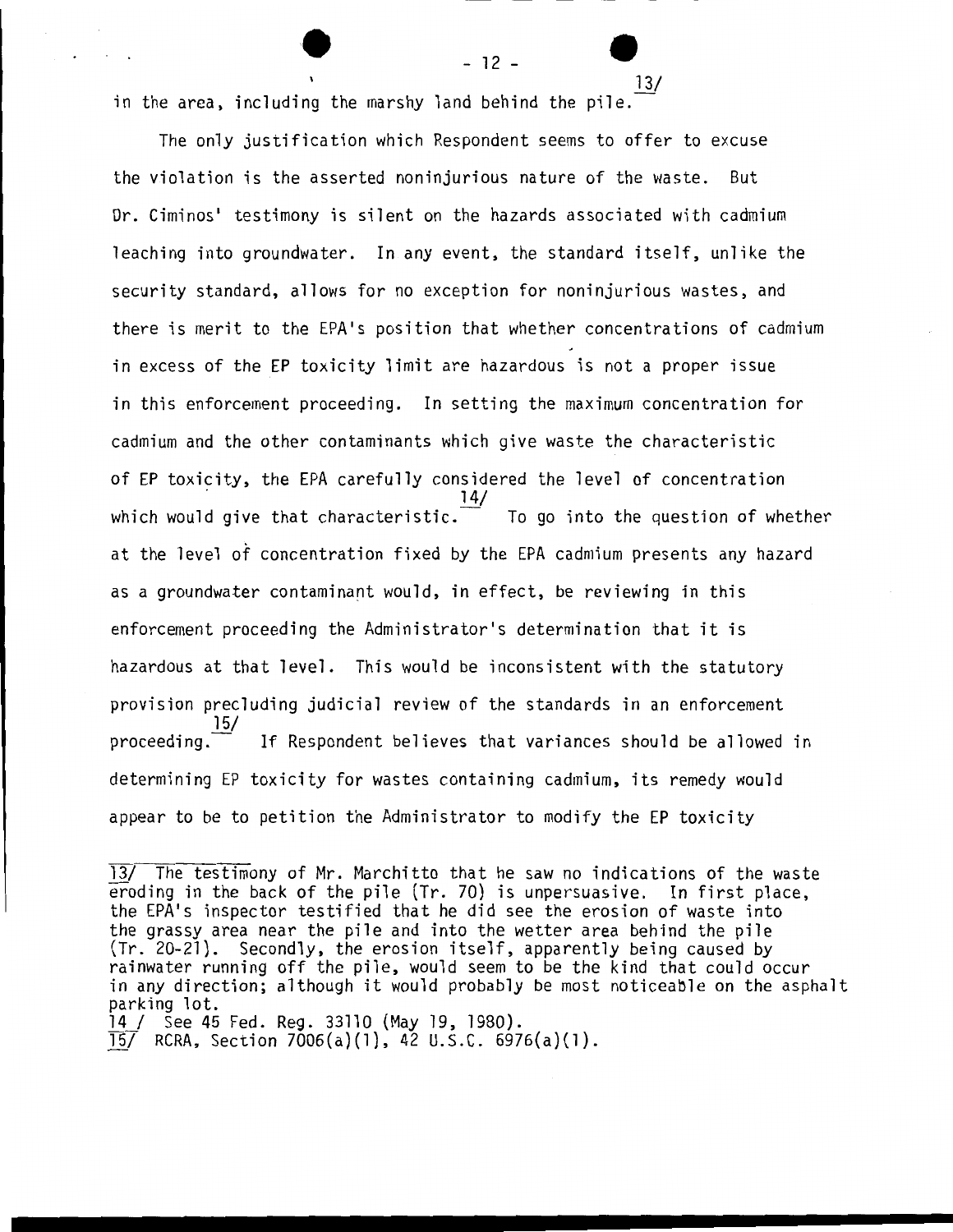listing for cadmium.

It is accordingly found that Respondent has not managed its waste as required by 40 CFR 265.31

The Appropriate Penalty and Order Requiring Compliance

The EPA requests in this case a penalty of \$3,150 for Respondent's failure to keep its waste pile secure, and of \$1,500 for Respondent's failure to properly maintain and operate the waste pile.

RCRA, Section 3008(c), 42 U.S.C. 6928(c), provides that the penalty assessed shall be one which is "reasonable taking into account the seriousness of the violation and any good faith efforts to comply with the applicable requirements."

The criteria for determining the penalty was discussed in my initial decision in the case of Cellofilm Corporation, Docket No. II RCRA-81-0114 (EPA, Region II, August 5, 1982). In that case the EPA relied upon a draft penalty policy which has not been officially adopted by the EPA. Here the EPA merely asserts that its penalty is justified by the claimed severity of the violation and Respondent's asserted lack of good faith efforts to comply with the requirements. Nevertheless, the draft policy set down more precise guidelines for determining the seriousness of the violation and a respondent's good faith efforts, and in the absence of any better guidance will be followed here. The policy set down in the draft penalty policy, in general, considered two factors in determining the seriousness of the violation for the purpose of assessing a penalty. The first was the potential for harm to human health and environment. That is, the penalty should not depend on whether actual harm has occurred, because the existence or lack of harm may have been the result of good fortune on

16/ See 40 CFR 260.20. Contrary to what the EPA contends, it appears that the delisting procedures in 40 CFR 260.22, do not apply to wastes that fail the EP toxicity test, since such wastes are listed in Subpart C and not Subpart D of Part 261. See 45 Fed. Reg. 33111 (May 19, 1980).

- 13 -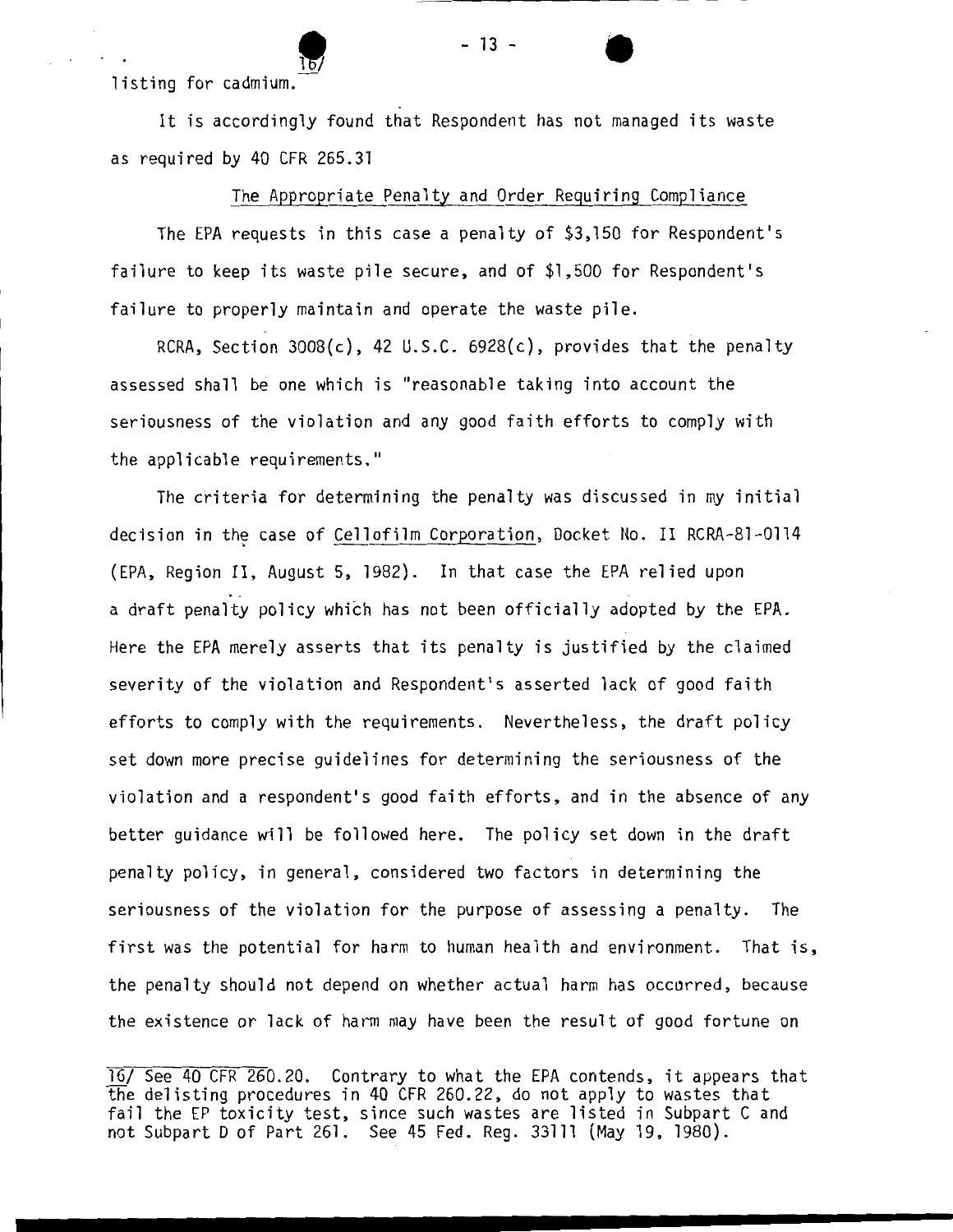the part of the violator, and it should not be the policy of the EPA to reward lucky violators by assessing lower fines. The second was the conduct of the violator, i.e., whether there has been only a minor deviation from regulatory requirements or a general disregard of the requirements. In addition, as also bearing upon the size of the appropriate penalty, the draft penalty policy would consider such other factors as the efforts made by the noncomplying firm to comply with the goals of RCRA in general, the noncomplying firm's voluntary efforts to rectify the damage, the noncomplying firm's control or lack of control over the circumstances leading to the violation, the recalcitrance of the noncomplying firm in complying with the Act, the noncomplying firm's history of violation, whether the violation was willful, and the non- $17/$ complying firm's ability to pay.

While the evidence in this case does not support Respondent's claim that the danger of people coming into contact with the waste pile or tanks was so remote that there was no need for the 24-hour continuous surveillance or in place thereof, the fencing required by the standard, neither does it support the EPA's claim that the violation was sufficiently serious to

*lZJ* See Cellofilm Corporation, supra at 6-7. Similar criteria have also been used to determine the appropriate penalty under other statutes administered by the EPA. See  $e.g.,$  the EPA's guidelines for assessing penalties under the Federal Insecticide, Fungicide and Rodenticide Act, Section 14(a), 7 U.S.C. 136 l(a), 39 Fed. Reg. 27712 (July 31, 1974). The statute there requires the Administrator to consider the "gravity of the violation" but "gravity" and "seriousness" are close enough in meaning to justify use of the same criteria in determining the one as the other.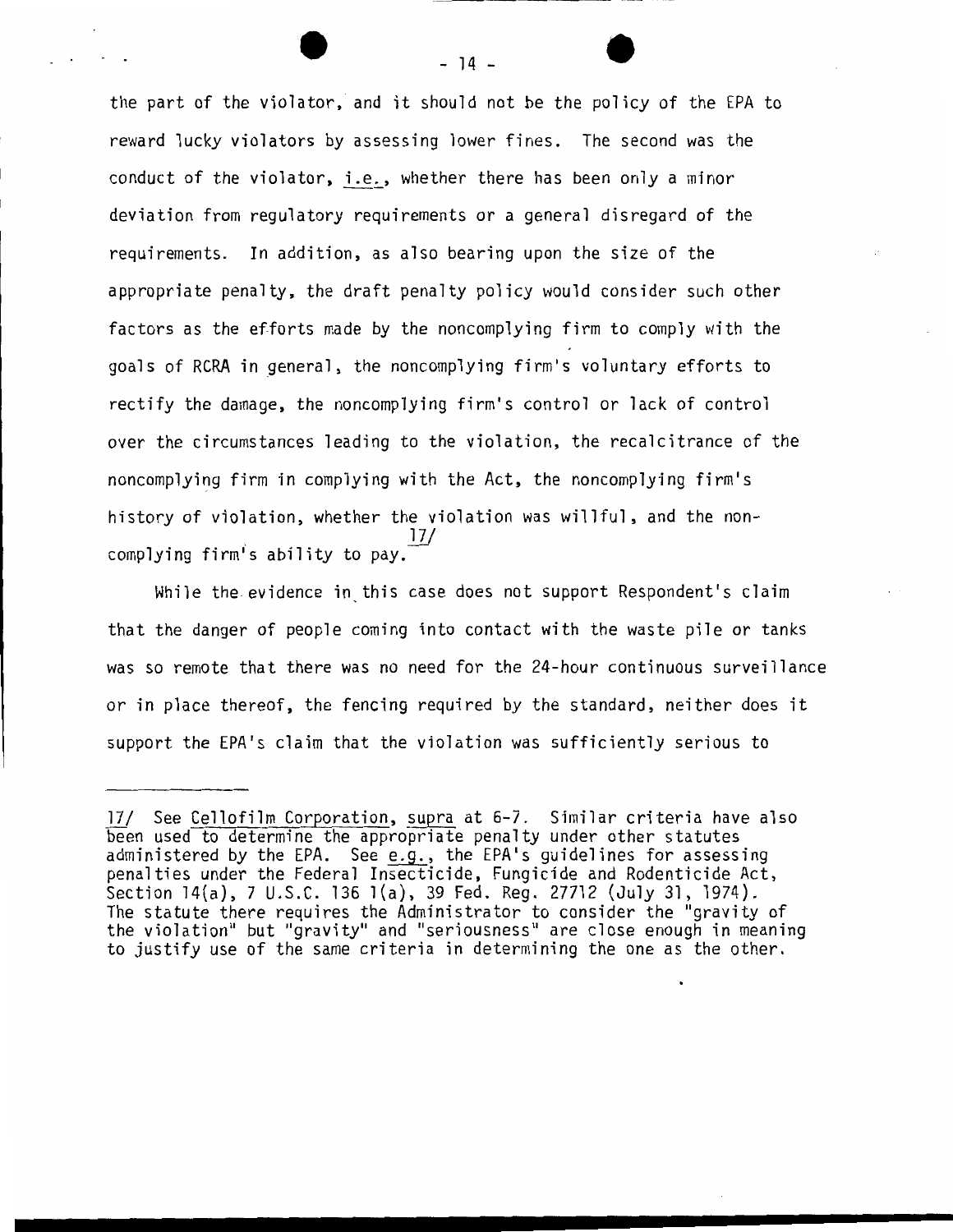merit the \$3,150 penalty proposed by the EPA. The area was not a heavily travelled area and, indeed, appears to be one where people usually did not go. Also to be considered is the evidence presented by Respondent showing that the low concentrations of cadmium in the waste piles made the waste nonjurious to humans. This waste is classified as hazardous because the cadmium content is sufficient to meet the characteristics of EP toxicity. EP toxicity is designed to identify wastes likely to leach and contaminate groundwater. It is not particularly helpful in determining 19/ the toxicity of the waste pile to humans who may be exposed to it.  $\overline{\phantom{a}}$  The 20/ main routes by which cadmium enters the body are inhalation and ingestion. It seems most unlikely that anyone is likely to either inhale or ingest the 21/  $contaminated$  sand and silicia combination.  $\overline{\phantom{a}}$  Consequently, it does appear that leaving the waste pile largely unsecured created only a minor risk of harm to humans. There still remains of course, the risk entailed by coming into contact with the waste in the tank. Again, however, the risk

18/ See 40 CFR 261.24. Cadmium is listed as a toxic constitutent in 40 CFR Part 261, Appendix VIII, which list is used as one of the criteria in identifying hazardous waste, see 40 CFR 261.11. The sand pile itself, however, does not appear to be specifically listed as a hazardous waste in 40 CFR, Part 261, Appendix 0, but to be classified as a hazardous waste because it exhibits the characteristic of EP toxicity. See Respondent's Ex. 3.

19/ There is no evidence that livestock were likely to be exposed to the waste.

20/ Complainant's Ex. 6.

21/ The complainant originally alleged that the waste pile was subject to wind dispersal, indicating possibly that the particles may be fine enough to be borne in the air like dust. On Respondent's objection, however, that<br>the waste was not dispersed by wind because it was "hydrophilic" (composed largely of water), the complaint was amended to allege that the pile was not being properly maintained to minimize the unplanned release into the environment.

 $-15 -$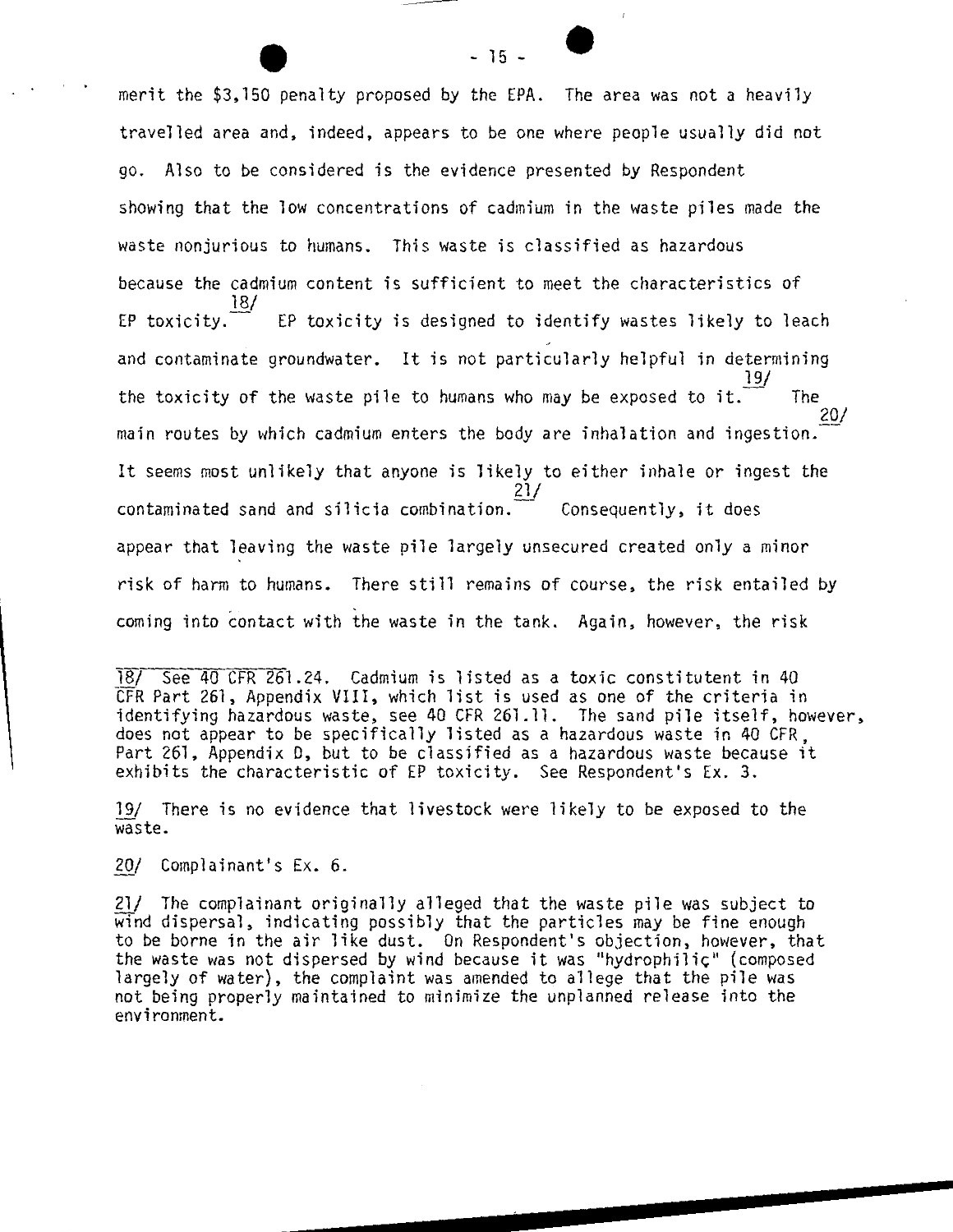falling into the tanks and becoming exposed to the waste seems low.

Taking into account the fact that the violation created only a minor risk of harm, and that it does not appear to have resulted from a negligent or indifferent attitude toward meeting the security standard, but from a good faith, albeit mistaken belief that the remote location made full compliance with the standard unnecessary, a minimal penalty of \$500 is imposed for violation of that standard. It is, of course, recognized that a penalty must serve the purpose of insuring compliance with the law and so eliminating any economic incentives for not complying. It is believed, however, that compliance will be achieved by issuance of an order requiring Respondent to comply with the security standard, which order carries its own sanctions if disobeyed.

Respondent's violation of the maintenance and operating requirements stands on a different footing. The effect, of the violation is to enhance the risk that cadmium will leach into the groundwater. Respondent's defense that the waste is noninjurious offers no justification whatever for the violation, for the reasons already noted. Also, the record is barren of any effort by Respondent prior to the inspection to keep the waste from being released onto the surrounding soil, including the

 $-16 -$ 

<sup>22/</sup> RCRA, Section 300(a)(3), 42 U.S.C. 6928(a)(3), provides that a respondent who fails to take corrective action within the time specified in the order shall be liable for a civil penalty of not more than \$25,000 for each day of continued noncompliance, and the Administrator may suspend or revoke any permit issued to the violator.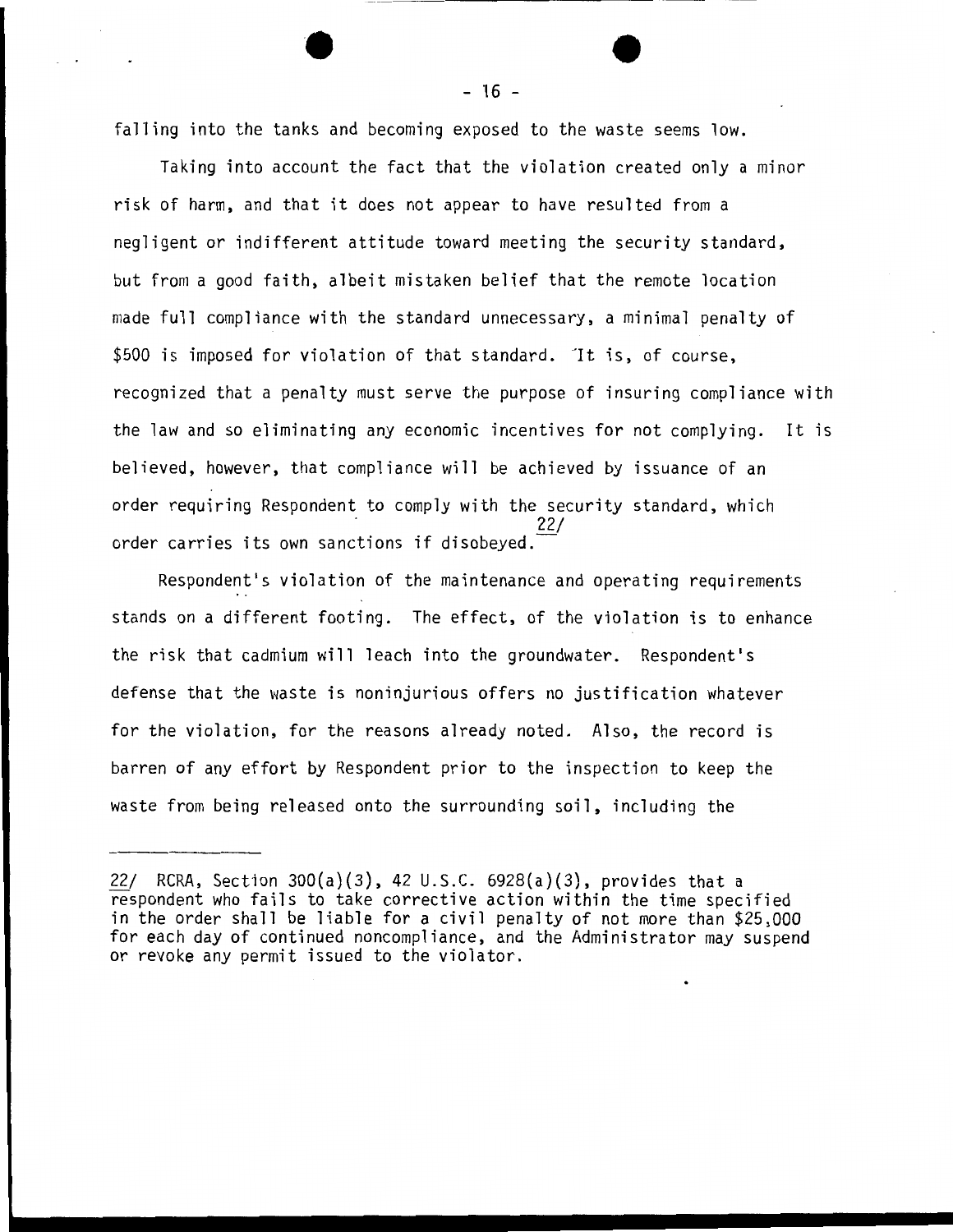- 17 -<br><u>23</u>/<br> For all that appears here, in marshy areas in the back of the pile. $\bar{ }$ short, Respondent was simply inattentive to the hazard created by the waste pile. Hence, while the potential for harm is undetermined, the nature of the misconduct seems sufficiently grave to justify the penalty of \$1,500 requested by the EPA. The penalty in this instance should be large enough to impress upon the Respondent the necessity for fulfilling all its obligations under the law.

Respondent has introduced evidence demonstrating that it has been actively engaged in developing a program designed to change the facility's operation *sq* that no more hazardous waste would be generated and to remove 24/ the hazardous waste already stored at the facility. These facts do show that Respondent has not been indifferent to RCRA•s requirements, in general, and undoubtedly regards the waste pile and lagoons as only temporary measures, until the waste can be properly be disposed of. The standards, however, apply to the temporary as well as the indefinite storage of wastes, except to the extent that the requirements are modified by 40 CFR 262.34, pertaining to waste shipped off-site within 90-days after it has been generated.

In addition to the assessment of a penalty, the EPA's complaint, in accordance with the provisions of RCRA, Section 3008, contains an order

24/ See Tr. 54-57, 80; Respondent's Exs. 5 and 6.

<sup>23/</sup> After the inspection, Respondent did clean up the erosion on the parking lot by loading the waste back on the waste pile, and putting a barrier to preclude the soil from again eroding onto the parking lot. Tr. 75-76. It does not appear, however, that Respondent has taken any other action to keep the waste from eroding.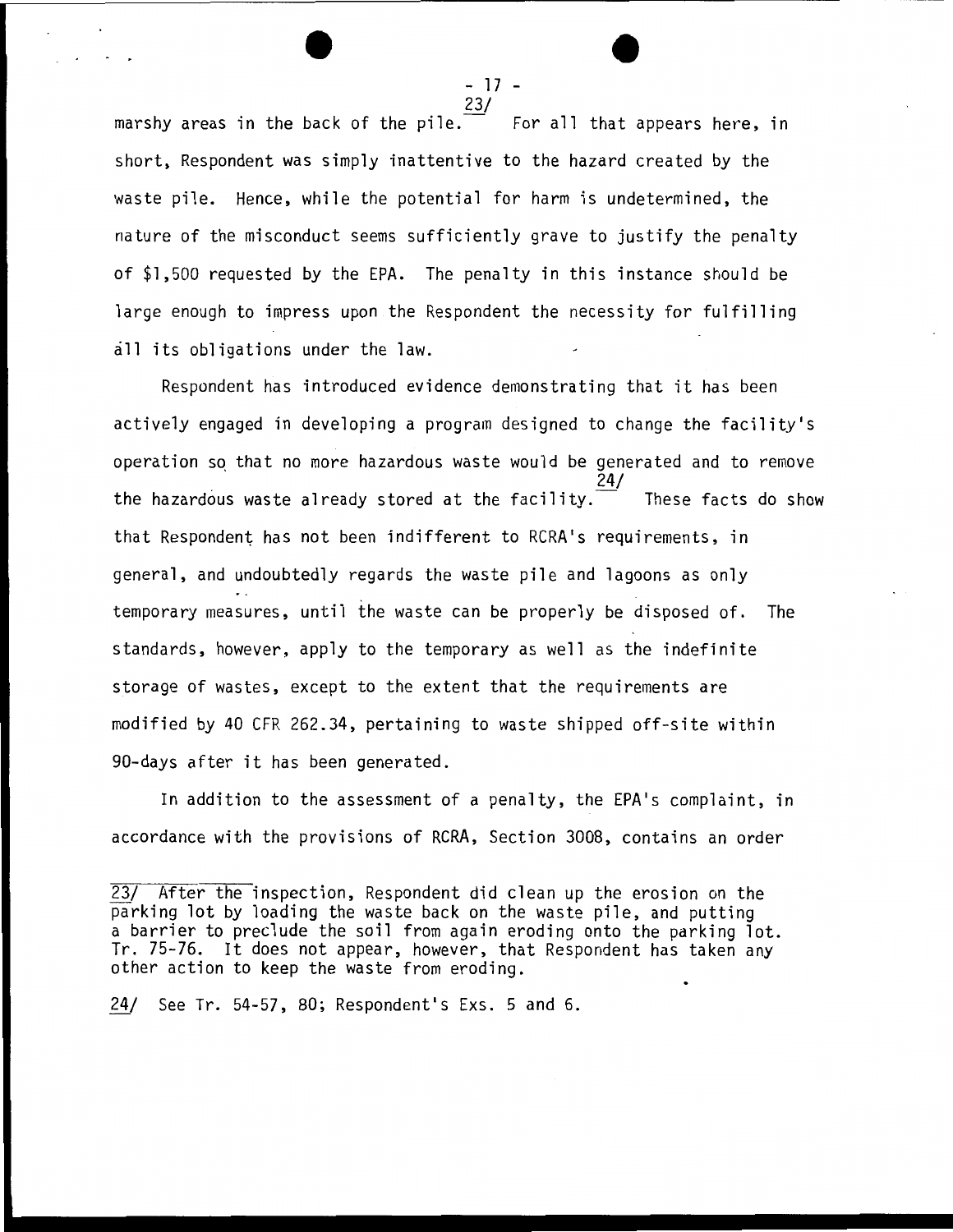requiring compliance. Both sides seem to have directed their arguments entirely to the question of what penalty, if any, should be assessed. It is assumed that Respondent's objections to the order are the same as those raised with respect to the penalty, namely, that Respondent has not violated the standards, or that its violations were only very minor violations at best. While the granty of the violation was considered in determining the penalty, it does not appear to be a proper factor to be considered in determining whether a compliance order should be issued, at least on the facts in this case. Instead, it is found that a compliance order should be issued. Indeed, as already noted, the order is regarded as the principal means for obtaining Respondent's compliance with the security requirements.

#### CONCLUSION

It is concluded that Respondent has violated 40 CFR 265.14, and 40 CFR 265.31. It is further concluded, for the reasons above stated that \$2,000 (\$500 for the security violation and \$1,500 for the failure to properly maintain and operate the waste) is an appropriate penalty and that an order in the form hereafter set forth should be issued.

#### 25/ ORDER<sup>-</sup>

Pursuant to the Solid Waste Disposal Act, as amended, Section 3008, 42 U.S.C. 6928 (Supp. IV 1980), the following order is entered against Respondent, Gulf and Western Manufacturing Company:

1. (a) A civil penalty of \$2,000 is assessed against Respondent for violations of the Solid Waste Disposal Act found herein.

- 18 -

<sup>25/</sup> Unless an appeal is taken pursuant to 40 CFR 22.30 of practice or the Administrator elects to review this decision on her own motion, the initial decision shall become the final order of the Administrator. See 40 CFR  $22.27(c)$ .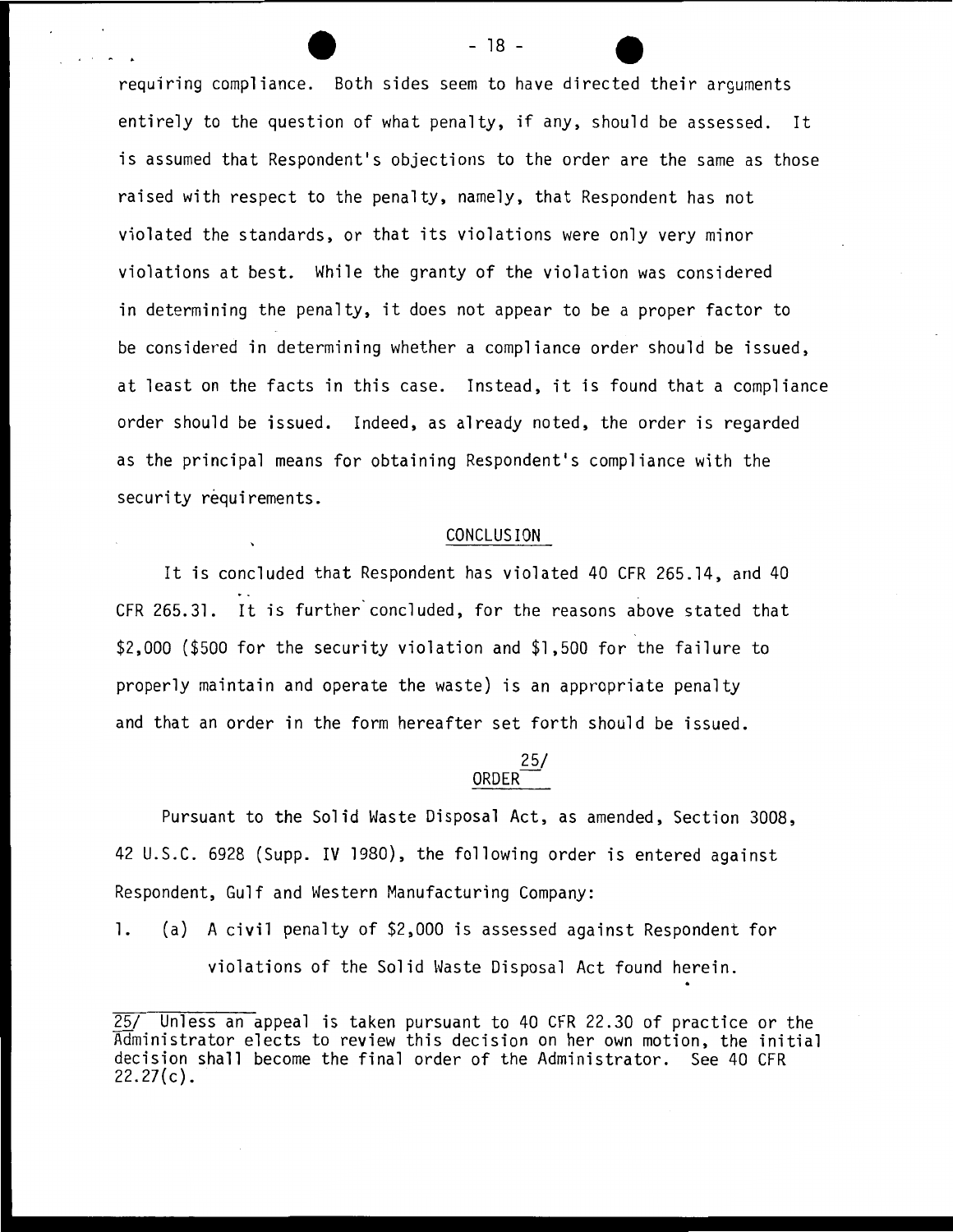- - 19 (b) Payment of the full amount of the civil penalty assessed shall be made within sixty (60) days after service of this order upon Respondent by forwarding to the Regional Hearing Clerk a cashier's check or certified check payable to the United States of America.
- 2. (a) Within thirty (30) days after service of this order upon Respondent, Respondent shall
	- (i) remove from the parking lot at its Middletown Facility, all hazardous waste which has eroded from Respondent's adjacent waste pile;
	- (ii) cause its Middletown Facility to comply with the security requirements of 40 CFR 265. 14; and
	- (iii) cause the waste pile at its Middletown Facility to comply
		- $\ldots$  with the requirements of 40 CFR 265.31, with respect to minimizing the possibility of any unplanned non-sudden release of hazardous waste or hazardous waste constituents to air, soil, or surface water which could threaten human health or the environment
	- (b) Within thirty-five (35) days after service of this order, Respondent shall certify to EPA the status of its compliance with the requirements established by clauses (i) through (iii) of the preceding paragraph 2 (a), above, of this order. This certification shall be in writing, addressed to

Director, Enforcement Division U.S. Environmental Protection Agency John F. Kennedy Federal Building Boston, MA 02203 Attn: RCRA Compliance Clerk.